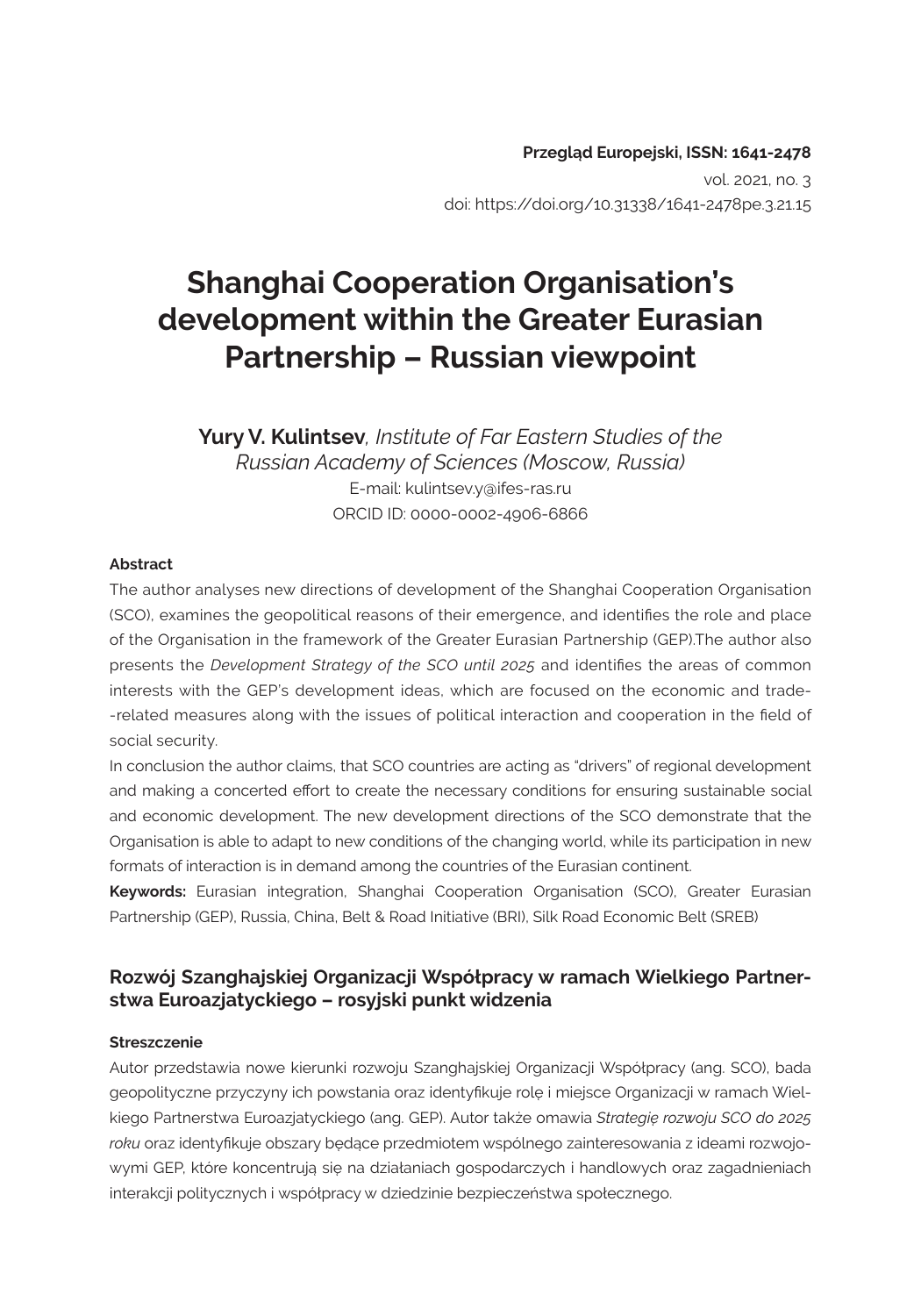# 234 | Yury V. Kulintsev

W podsumowaniu autor wnioskuje, że państwa SCO działają jako "motory" rozwoju regionalnego, podejmując wspólne wysiłki w celu stworzenia warunków niezbędnych do zapewnienia trwałego rozwoju społecznego i gospodarczego. Nowe kierunki rozwoju SCO pokazują, że Organizacja potrafi dostosować się do nowych warunków zmieniającego się świata, a jej udział w nowych formatach współpracy jest pozytywnie oceniany w krajach kontynentu euroazjatyckiego.

**Słowa kluczowe:** integracja euroazjatycka, Szanghajska Organizacja Współpracy (SCO), Wielkie Partnerstwo Euroazjatyckie (GEP), Rosja, Chiny, Inicjatywa Pasa i Szlaku, Nowy Szlak Jedwabny.

The Shanghai Cooperation Organisation (SCO) continues its activity on international arena, remaining a classic example of the open regional organisation<sup>1</sup> . In 2021 the SCO will celebrate the 20th anniversary of its establishment by the leaders of Russia, China, Kazakhstan, Kyrgyzstan, Tajikistan and Uzbekistan. Initially, the Organisation focused on building an institutional framework, on joining their ranks with observers and dialogue partners. However, in the last few years the SCO pays more attention to the trade and economic cooperation and the processes of Eurasian integration.

### *Development Strategy of the SCO until 2025* **and Russian viewpoint**

In May 2015, the leaders of Russia and China underlined in a joint statement that the SCO would become the main platform for the implementation of economic integration in Eurasia. The conjunction of the Eurasian Economic Union and the land-based part of Chinese BRI<sup>2</sup> - the Silk Road Economic Belt (SREB) will be implemented on this platform. Moreover, this work will be carried out in bilateral and multilateral formats of interaction (see: Joint statement… 2015). Two months later, during the SCO summit held in 2015 in Ufa the heads of member states adopted the *Development Strategy of the SCO until 2025*, which focuses on trade and economic cooperation measures along with issues of political relations and security cooperation (see: Development Strategy… 2015). In the medium term, these measures comply with the objectives of the Silk Road Economic Belt initiative (the initial name of BRI). These objectives include the creation of thefavourable investment and business climate, support for business initiatives, implementation of projects in priority areas of cooperation and development of infrastructure, cooperation in the development of production capacities, promoting integration into the global economy, minimising the negative effects of globalisation and crises in the international economic processes on national economies. Within the framework of the SCO, practical measures are planned for the implementation of specific economic and investment projects (Development Strategy… 2015).

Speaking at the SCO Summit in Ufa in July 2015, president Vladimir Putin expressed the Russian viewpoint concerning the prospects for trade and economic cooperation and joining the Chinese SREB initiative. He claimed: "Colleagues, we place particular emphasis on continuing to develop trade and economic cooperation within the SCO. It is

See more in previous publications: Kulintsev 2015b, 2019.

<sup>2</sup>The *One Belt One Road*, or *Belt & Road Initiative* (BRI) includes: *Silk Road Economic Belt (SREB)* and "*The 21st Century Maritime Silk Road"*.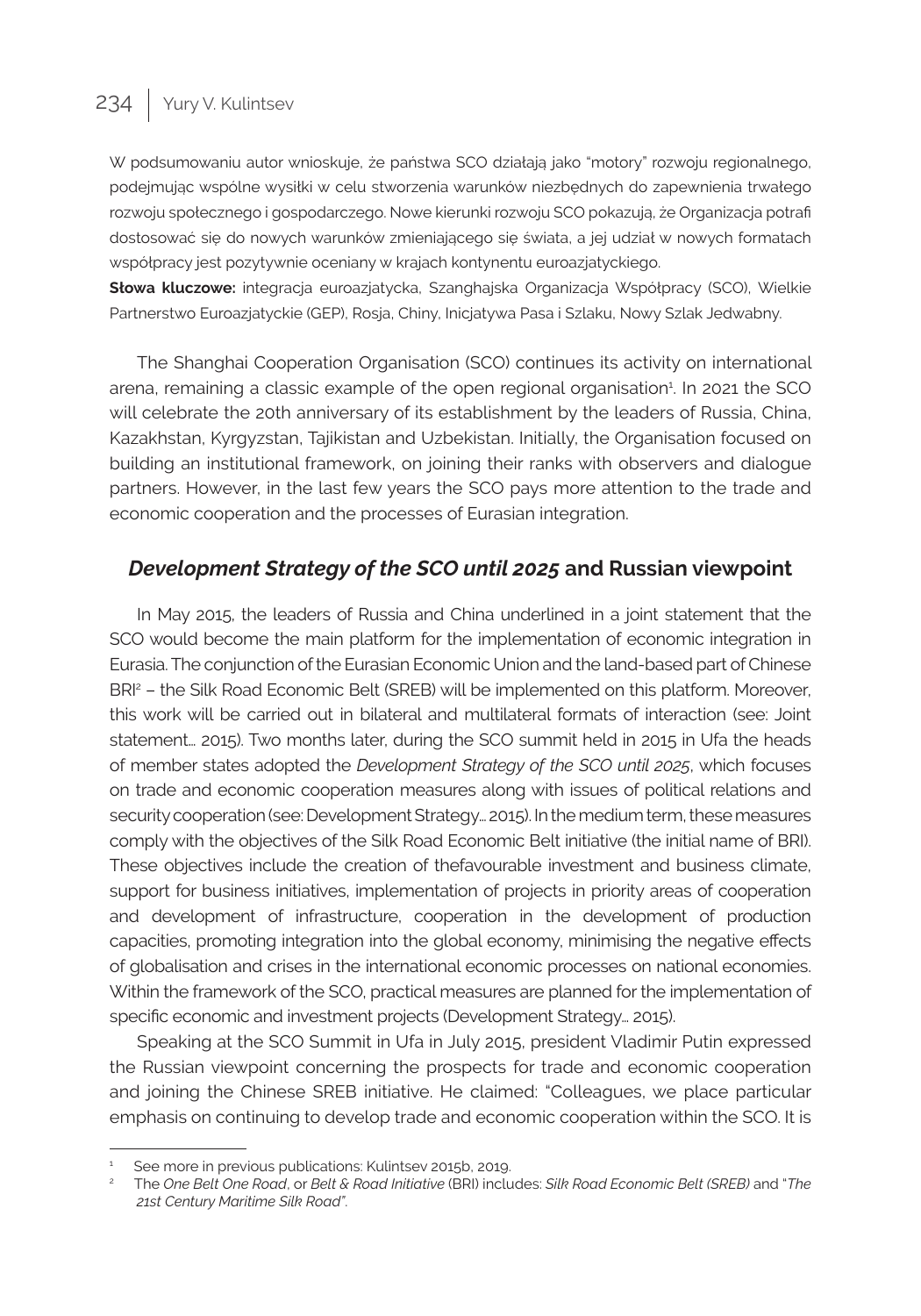clear that if we join our efforts together, we can handle crises in the global economy and finances more effectively and have easier tasks in overcoming various restrictions and barriers. We think it important to develop our cooperation in ensuring food, transport, energy and financial security. We are ready to work closely together to coordinate and build links between the two integration projects – the Eurasian Economic Union and the Silk Road Economic Belt" (Speech… 2015).

When Donald Trump took his office in the White House, the experts noticed some changes of the U.S. foreign policy. They claimed that the positions of the West countries were weakening (Rolland 2019: p. 9). But in fact the narrative of the U.S. administration was still directed against Moscow and Beijing. The U.S. policy was oriented to the restrain of economic development of Russia and China. It was one of the reasons to introduce the idea of the Grater Eurasian Partnership, as well as Chinese Belt and Road Initiative.

The form of the international order, where the countries of the West are dominated and impose their own conditions to other countries, cannot be accepted by Moscow and Beijing. In order to maintain the social and political stability in Eurasia both countries (Russia and China) have to expand its economic and political relations.

#### **The Greater Eurasian Partnership**

Nowadays the regional integration in Eurasia is implemented by two main players – Russia and China. Russia makes it via mechanisms of Eurasian Economic Union3 , China implements the Belt and Road Initiative4 , and both countries work together in Shanghai Cooperation Organisation.<sup>5</sup> There are several large scale integration projects have been coexisting in Eurasia. Those projects have intercrossing member states and similar declared aims. It requires finding out a new approach to set up a common directions for integration processes development in Eurasia.

This situation has stipulated the initiation of idea of Greater Eurasian Partnership, which was announced to the international community during the St.Petersburg International Economic Forum (*Stenogramma*… 2016). President Putin offered to create the Greater Eurasian Partnership involving the SCO member states and the Eurasian Economic Union (EAEU) participants, including China, India, Pakistan, Iran, CIS countries and several other states. The activity of the above-mentioned partnership should be aimed at establishing a new format of international cooperation in Eurasia by supporting the idea of conjunction of the Eurasian integration with the Chinese BRI.

From the very beginning, the GEP was oriented to the support for political stability and security, as well as to the creation of conditions for trade-economic, financial and investment development. At the same time the GEP reflects the perception of Russian political leadership about future regional order. The GEP as a political project is aimed to protect international positions of Moscow and to strengthen its regional influence.

<sup>3</sup>See more: Kinyakin, Kucheriavaia 2019.

<sup>4</sup>See more: Amighini 2017; Kulintsev 2015a. 5See more: Kulintsev 2015b.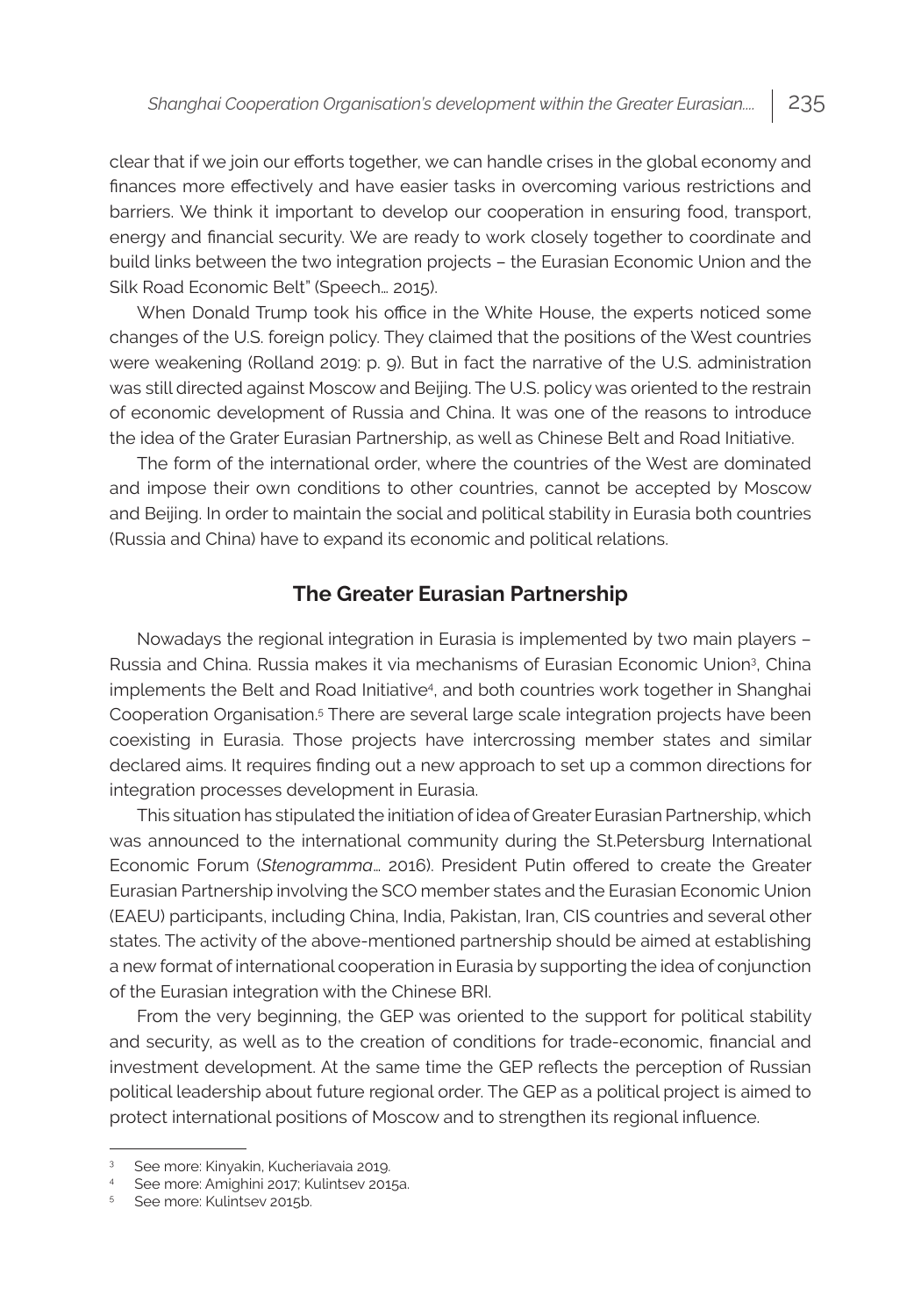# 236 | Yury V. Kulintsev

The GEP concept has been repeatedly discussed at various conferences and in the expert society. It has become a flagship Russian initiative to develop Eurasian integration, but there are challenges have been identified (see more: Petrovsky 2017). Among the main risks are the too large geographical scale of the project, the lack of specific working mechanisms, the lack of joint interests of the countries involved. Some experts even call it "vague and elusive, which makes it possible to fill it with any substance, fearing no consequences, and boost its own image, taking no risks whatsoever" (Gabuev, Zuenko 2018: p.158).

The concept of the Greater Eurasian Partnership gains advantage of the SCO's potential as a part of new integration project. This means that starting from 2016, Russia pays more attention to the new development direction of the SCO, implying that SCO should be one of the main pillars of the new world order in Eurasia.

China pays high attention to the SCO's development and since its establishment wants to increase the Organisation's economic potential and to include it into the integration formats. The Chinese experience demonstrates that Beijing is ready to adopt all aspects of SCO's participation in regional economic integration. China has been precisely, methodically and gradually entering into economic integration by building a network of international relations, contributing to its development strategy and correcting irregularities in its economy, while at the same time solving political problems (Zakić 2019: p. 45).

At the same time, Russia called for combining the potential of all the integration formats like the EAEU, the BRI, the SCO and the ASEAN to build the foundation for the Greater Eurasian Partnership (see: Belt and Road International Forum 2017).

The new SCO's function is highlighted in the proposed scenario for the creation of the new integrated structure in Eurasia – the SCO should link the SREB and the EAEU. In this case Russia pursues its geopolitical goals, trying to align the asymmetry of economic opportunities between Moscow and Beijing in Central Asia and to keep this region as a sphere of traditional influence of Russia without damaging the processes of Eurasian integration.

#### **Directions of the SCO's development**

The geography of central part of Eurasia provides the SCO participants with a strategic advantage in implementing integration projects. Almost no one of the SCO members, observers or dialogue partners opposed the idea of participating in the Greater Eurasian Partnership. Most SCO countries also supported the China's Belt and Road Initiative. On the one hand, the heads of the SCO member states see economic and geopolitical prospects of new integration projects. On the other hand, the initiators of the Eurasian integration understand the importance of incorporation of their own projects into the SCO agenda. For almost two decades the SCO has successfully acted as a guarantor of peace and stability in the region. In other words, it provides vital conditions for the sustainable economic development of the member states.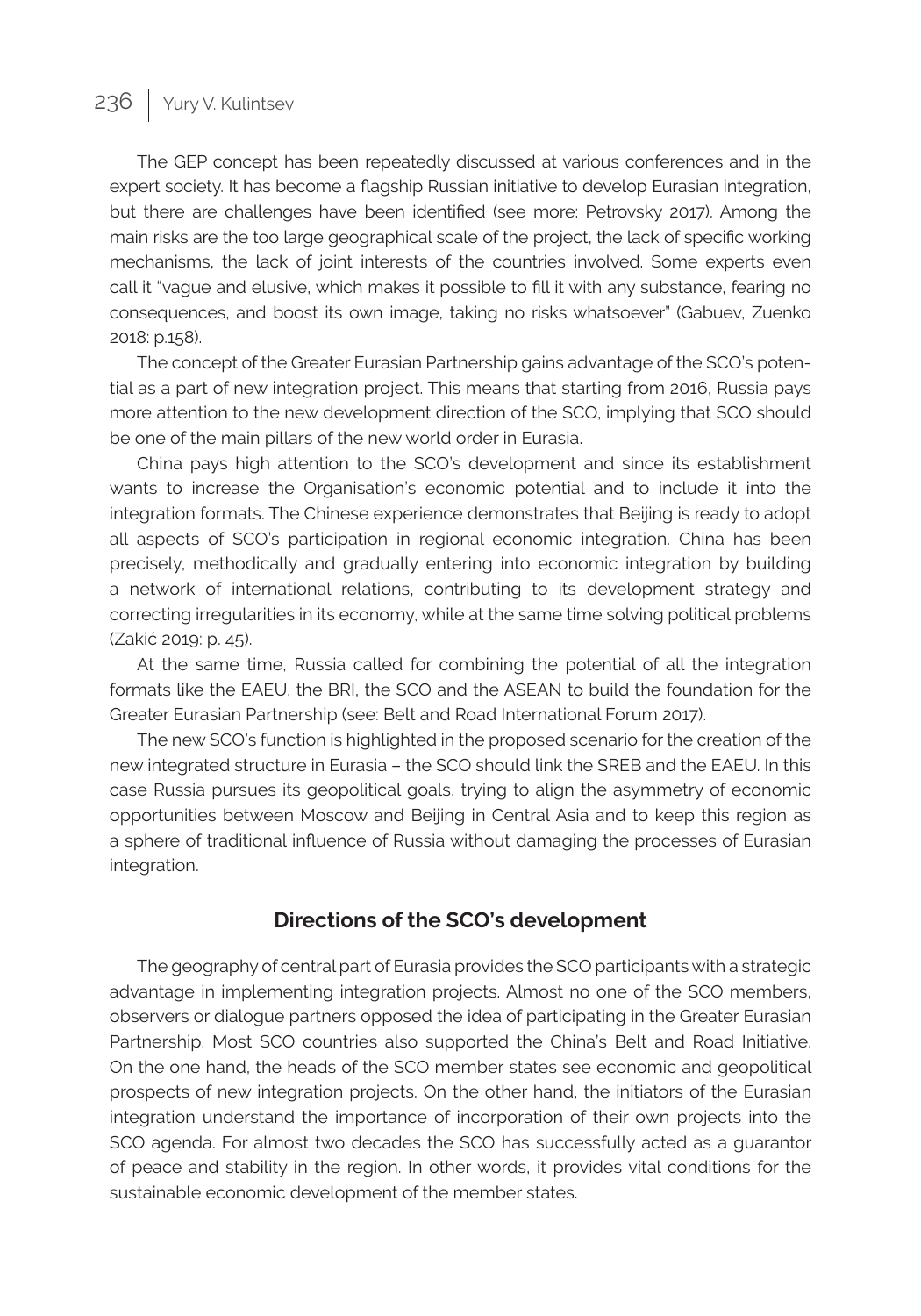The uniqueness of geopolitical and geoeconomic situation of the SCO countries in the system of international relations in Eurasia led to the signing of the *Agreement between the governments of the SCO member states on creation of favourable conditions for international road transport*, which came into force in January 2017.

In November 2019, the SCO Council of Heads of State adopted the Concept of interaction between railway administrations (Joint communique… 2019). This document became the basis for the creation of general legal provisions in the field of railway transport, which fits the common direction of development of the GEP integration potential and provides the floor for unleashing the SCO transit potential through transcontinental freight in Eurasia. According to experts, annually more than 23 million containers are sent from China to Southeast Asia and Europe, and the volume of container cargo traffic from China to Europe over the previous 9 years has shown a 40-fold increase *(SCO Secretary General*… 2020).

The improvement of transport infrastructure and creation of optimal cargo transportation routes are the priorities for the development of the SCO and the creation of the GEP. The SCO has the Special Working Group on Customs Cooperation, which in November 2019 organised the signing the Memorandum between customs services on mutual integration of national transit systems by the Council of Heads of Government (Joint communique… 2019). In this context the efforts of the SCO member states contribute to improving transport connectivity in Eurasia, allowing to implement innovative technological solutions and to develop multimodal transport and logistics centers within the GEP.

The SCO is constantly searching for new ways of cooperation. As one of the drivers of global economic development, the participating countries are making concerted efforts to create the necessary conditions for ensuring sustainable social and economic development in Eurasia.

In November 2019, in order to enhance economic cooperation and improve the investment climate, the Council of Heads of Government approved the updated *Programme of multilateral trade and economic cooperation of state members of the SCO*  (see: Joint communique… 2019). The programme is aimed at consistent strengthening of the open, transparent and non-discriminatory multilateral trading system in the Eurasian region. According to the SCO Secretariat, in 2018 the SCO's economic importance was also determined by the fact that the SCO member states produced GDP worth over 18 trillion dollars (or more than 22% of world GDP). It is supposed that by 2025 this figure will reach 38–40% (Ran 2019: p. 20).

The promotion of trade and economic cooperation allows balancing the previous direction of development of the SCO focused primarily on ensuring political interaction and regional security. The development of the Organisation is becoming more stable, that contributes to the growing importance of the SCO on the international arena, as well as increases the interest of participants in mutual development.

Currently one of the main challenges for the Organisation is to maintain new development directions in the difficult external environment. After the enlargement of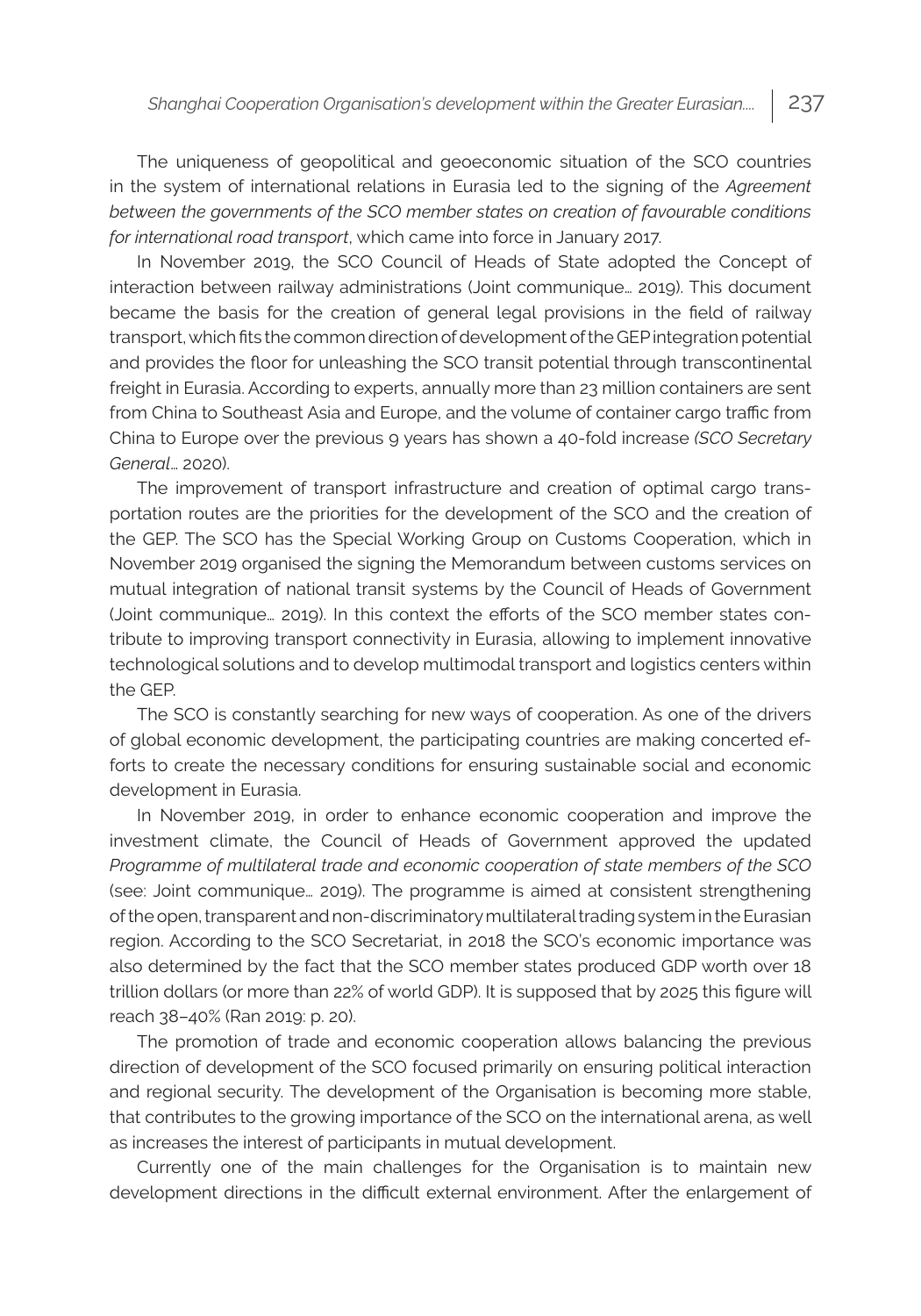the SCO, the total power and influence of the Organisation has increased significantly, allowing to set more ambitious goals objectives.

## **Russian presidency in SCO in 2019–2020**

The priorities announced by the Russian presidency in SCO in 2019–2020 completely correspond with the needs of the Organisation. First of all, one of the key points for Moscow will be to ensure continuity in the work of the Organisation. The efforts of the country holding the presidency always focus on strengthening the SCO's position in the sphere of maintaining security and stability. Fighting against "three evils" and drug trafficking is a traditional area of cooperation for the SCO. Additionally, the work will be continued on resolving crisis situations and ensuring peaceful settlement of conflicts near the external borders of the SCO countries<sup>6</sup>.

Secondly, Moscow sees great opportunities in expanding economic cooperation, primarily in transport and logistics, infrastructure, science and technology, and innovation. It is expected that special emphasis will be placed on strengthening inter-regional cooperation within the SCO. Among the planned events Russia announced the First Forum of Heads of Regions of the SCO member states.

The development of cultural and humanitarian relations, promotion of common moral and ethical values, intensification of cooperation in the fields of education, health, ecology, culture, tourism and youth contacts will be continued. It is planned to hold a series of large-scale events dedicated to the 75th anniversary of the victory in World War II.

Thirdly, Russia is planning to consolidate the SCO member states and to deepen foreign policy coordination in order to harmonise positions on topical international and regional issues and to develop joint initiatives. It is expected that the SCO countries will strengthen coordination of positions within the United Nations (UN), as well as increase practical cooperation with the Association of South East Asian Nations (ASEAN), the Collective Security Treaty Organisation (CSTO), the Commonwealth of Independent States (CIS), the Organisation for Economic Cooperation and Development (OECD) and the Eurasian Economic Union (EAEU), including exchange of experience and promoting joint projects and initiatives (Tarasenko 2019: p. 6).

At the same time, the Russian presidency priorities include new directions for the SCO's development. Firstly, this implies promoting synergy between the potentials of national development strategies and multilateral integration projects. In this context the goal is to establish the SCO as one of the pillars of the space of broad, equal and mutually beneficial cooperation in Eurasia in the interests of ensuring reliable security and sustainable development within the framework of the idea of a Greater Eurasian Partnership.

 Secondly, Moscow is planning to launch inter-parliamentary cooperation in the SCO by creating a mechanism for interaction between the legislative bodies of the SCO mem-

Author means the complex of problems in Syria and Afghanistan, as well as the situation around the Iranian nuclear programme.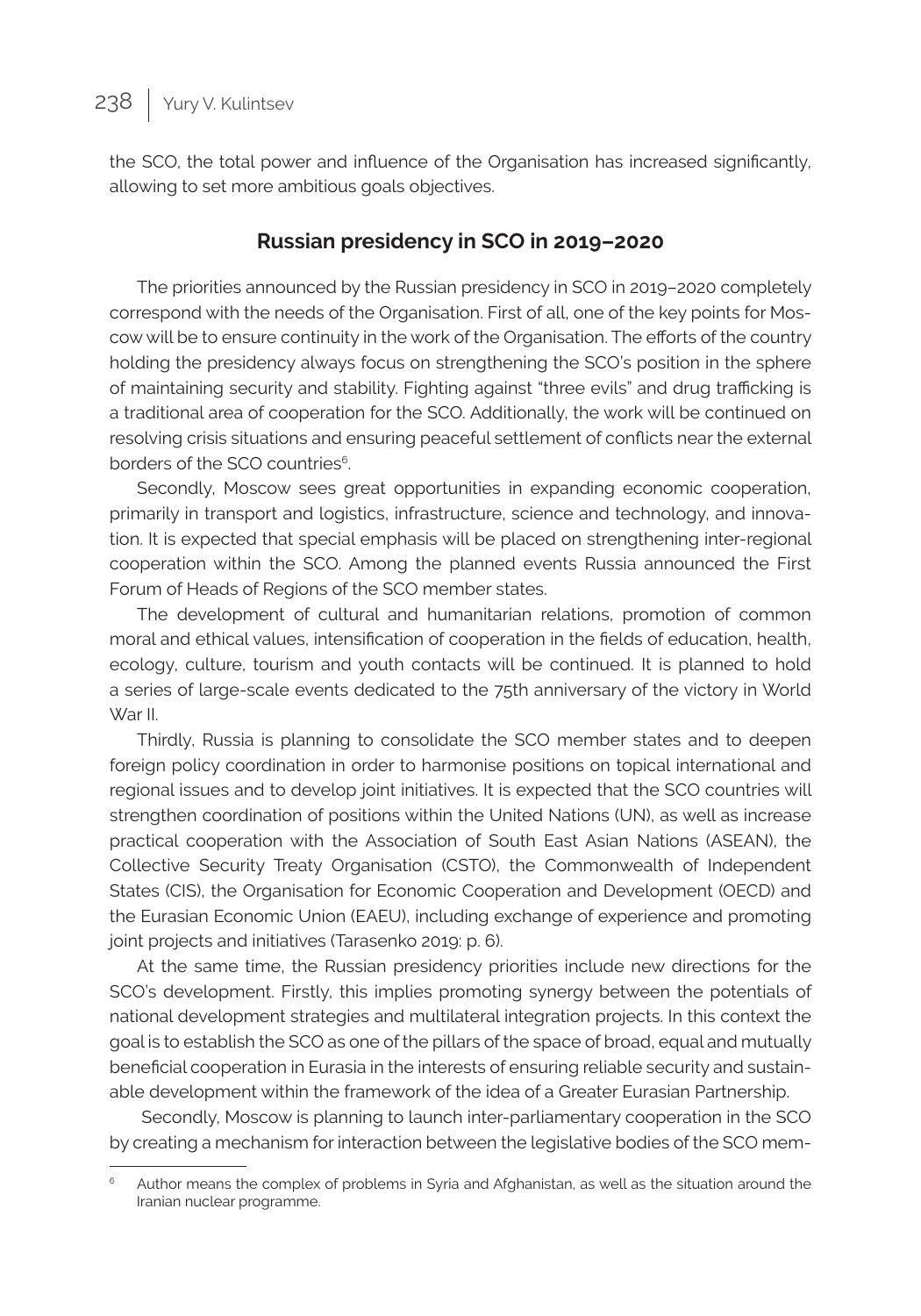ber states, which also allows to advance the practical implementation of the Eurasian integration initiatives (Priorities… WWW).

In relation to the outbreak of new coronavirus in the world, in the first quarter of 2020 the Shanghai Cooperation Organisation began to develop proposals for rapid response to infectious disease outbreaks. In particular, the SCO Secretariat sent several proposals to the relevant departments of the member states for consideration. They include the development of multilateral mechanism for prompt notification in case of emergence of epidemic hotbeds which have the potential for wide dissemination.

Previously, in 2018, the Organisation showed deep concern with the persistent threat of epidemics, including the flu, severe acute respiratory syndrome (SARS) and other particularly dangerous infections. At the summit in Qingdao (China), the Heads of State of the SCO made the Statement on joint efforts against the threat of epidemics in the SCO space and pointed out the need to enhance the sanitary and epidemiological safety and the protection of public health, which is vital for the sustainable development and prosperity of the regional countries (Statement by the Heads 2018).

This direction is also becoming one of the new development vectors of the Organisation. Within the SCO, the countries develop close relations with each other at the level of heads of ministries and departments responsible for health and the epidemiological situation. A number of documents have already been adopted, and working mechanisms have been created to ensure cooperation between the relevant organisations of the SCO countries in the field of health. The meetings of Ministers of health and Heads of services of the SCO member states responsible for the maintenance of the population's sanitary and epidemiological wellbeing are held. Despite the fact that a number of SCO's events were postponed due the spread of the COVID-19 pandemic, the existing mechanisms of cooperation allowed to continue conducting meetings in the format of video-conference.

#### **Conclusions**

The new development directions of the SCO, presented in this paper, demonstrate that the Organisation is able to quickly adapt to the new conditions of the changing world, and its participation in new formats of interaction is in demand among the countries of the Eurasian continent.

The structural change in the composition of the SCO and the acceptance of new states as full members allows considering the Organisation as a kind of platform of the Eurasian alternative to the Western world. While implementing trade and economic initiatives within the Greater Eurasian Partnership, the SCO with its clearly defined organisational structure can be assigned the role of a political and ideological basis representing the interests of the non-Western world.

The vector of regional development of the SCO has expanded significantly. It should be expected that in the medium term the SCO will begin to develop in the direction of a global integration institution and will move away from the status of an organisation,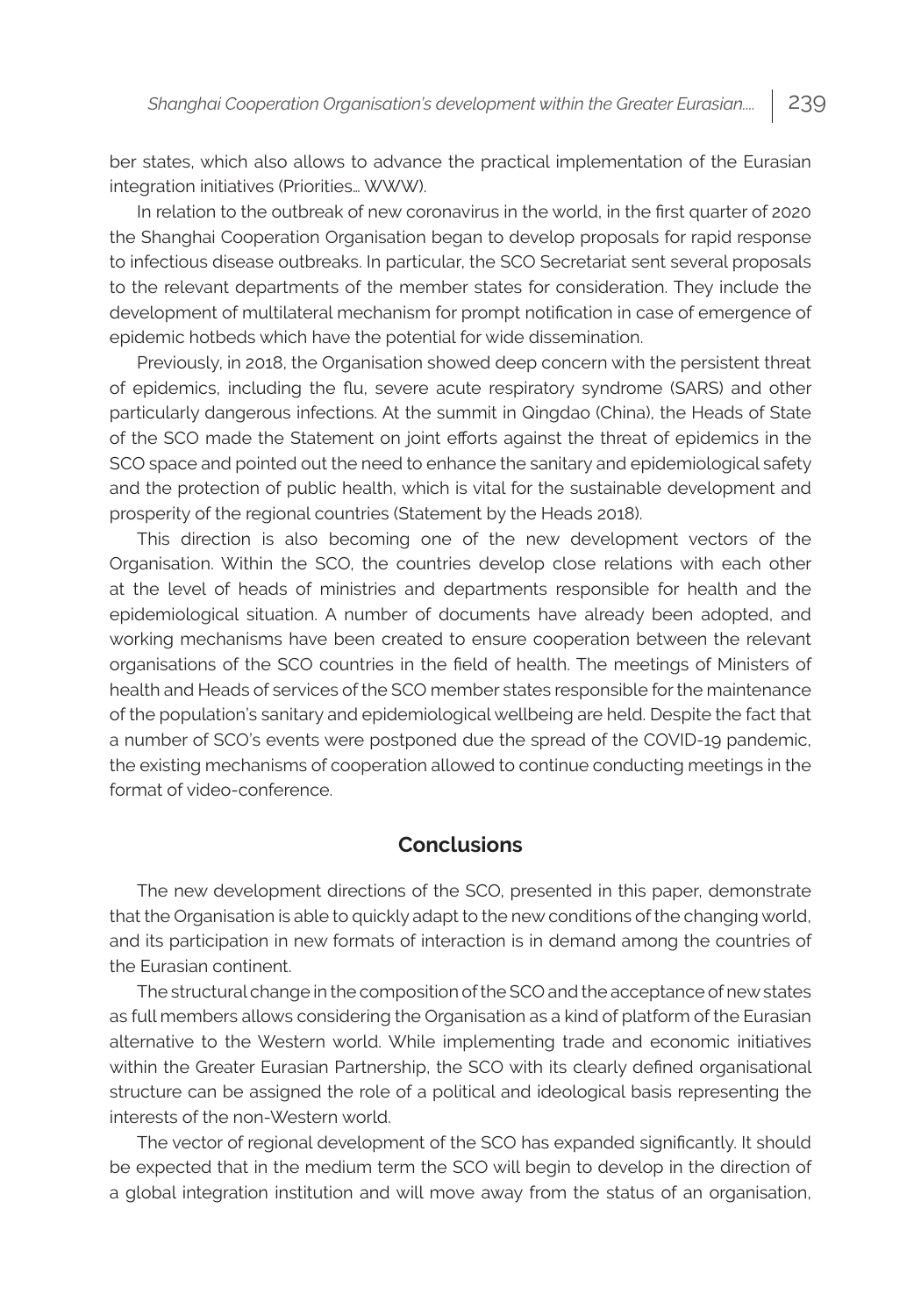## 240 | Yury V. Kulintsev

whose priority was Russian-Chinese relations in the post-Soviet space. The SCO format provides additional guaranties to the states participating in the construction of the Greater Eurasian Partnership to develop mutually beneficial cooperation and to implement integration economic projects based on their national interests.

**Yury V. Kulintsev** – Associate Researcher at the *North-East Asian Strategic Issues and SCO Center* in the Institute of Far Eastern Studies of the Russian Academy of Sciences (IFES RAS), an expert of Russian International Affairs Council (RIAC). Research interests include actual problems of Asia Pacific Region, Eurasian integration, Shanghai Cooperation Organisation's development, the contemporary Russian-Chinese relations, Belt and Road Initiative dynamics.

**Yury V. Kulintsev** – pracownik naukowy w *Centrum Studiów nad Strategicznymi Problemami Azji Południowo-Wshodniej i Szanghajskiej Organizacji Współpracy* w Instytucie Studiów Dalekowschodnich Rosyjskiej Akademii Nauk, ekspert Rosyjskiej Rady ds. Międzynarodowych (ang. RIAC). Zainteresowania badawcze obejmują aktualne problemy regionu Azji i Pacyfiku, integrację euroazjatycką, rozwój Szanghajskiej Organizacji Współpracy, współczesne stosunki rosyjsko-chińskie, dynamikę Inicjatywy Pasa i Szlaku (Nowego Szlaku Jedwabnego).

#### $\bullet$  References:

- AMIGHINI Alessia (2017), *China's Belt and Road: A Game Changer?* ISPI, Milano, https://www.ispionline.it/sites/default/files/pubblicazioni/china\_belt\_road\_game\_changer.pdf (16.02.2021).
- DEVELOPMENT STRATEGY of the Shanghai Cooperation Organization until 2025 (2015), https://eng. sco-russia2020.ru/images/17/25/172516.pdf (12.01.2021)
- GABUEV Alexander A., ZUENKO Ivan Yu. (2018), *The "Belt and Road" in Russia: Evolution of Expert. Discourse from Caution to euphoria to Disappointment,* "Russia in Global Affairs", vol. 16, no. 4, p.142-163. DOI: 10.31278/1810-6374-2018-16-4-142-163
- JOINT COMMUNIQUE (2019) on the results of the eighteenth meeting of the Council of Heads of Government of the Member States of the SCO, http://eng.sectsco.org/documents/ (12.12.2019).
- JOINT STATEMENT (2015) of Russia and China on cooperation on conjunction of EAEU and SREB, http://www.kremlin.ru/supplement/4971 (08.05.2015).
- KINYAKIN Andrey A., KUCHERIAVAIA Svetlana (2019), *The European Union vs. the Eurasian Economic Union: "integration race 2.0"?*, "Przegląd Europejski", no. 3/2019. DOI: 10.5604/01.3001.0013.5846
- KULINTSEV Yury V. (2015a), *"One belt, one road": the initiative with Chinese characteristic*, Russian International Affairs Council, http://russiancouncil.ru/blogs/riacexperts/?id\_4=1868 (22.05.2015).
- KULINTSEV Yury V. (2015b), *Rol' ShOS v protsesse sopryazhenia EAES i kontseptsii «Ekonomicheskogo poyasa Shelkovogo puti*», in: *Multilateral Institutions: Global Effectiveness vs. National Interests,* conference materials, MGIMO University Press, Moscow, https://risa.ru/ images/9theses/12/4Kulintsev.doc (31.10.2015).
- KULINTSEV Yury V. (2019), *SCO as an international regional organization: Development stages*, "Vostok (Oriens)", no. 2019(5), p. 83–93.
- PETROVSKY Vladimir (2017), *Na puti k Bol'shomu evraziyskomu partnerstvu: vyzovy i vozmozhnosti*, "The international Affairs", https://interaffairs.ru/news/show/17811 (23.06.2017).